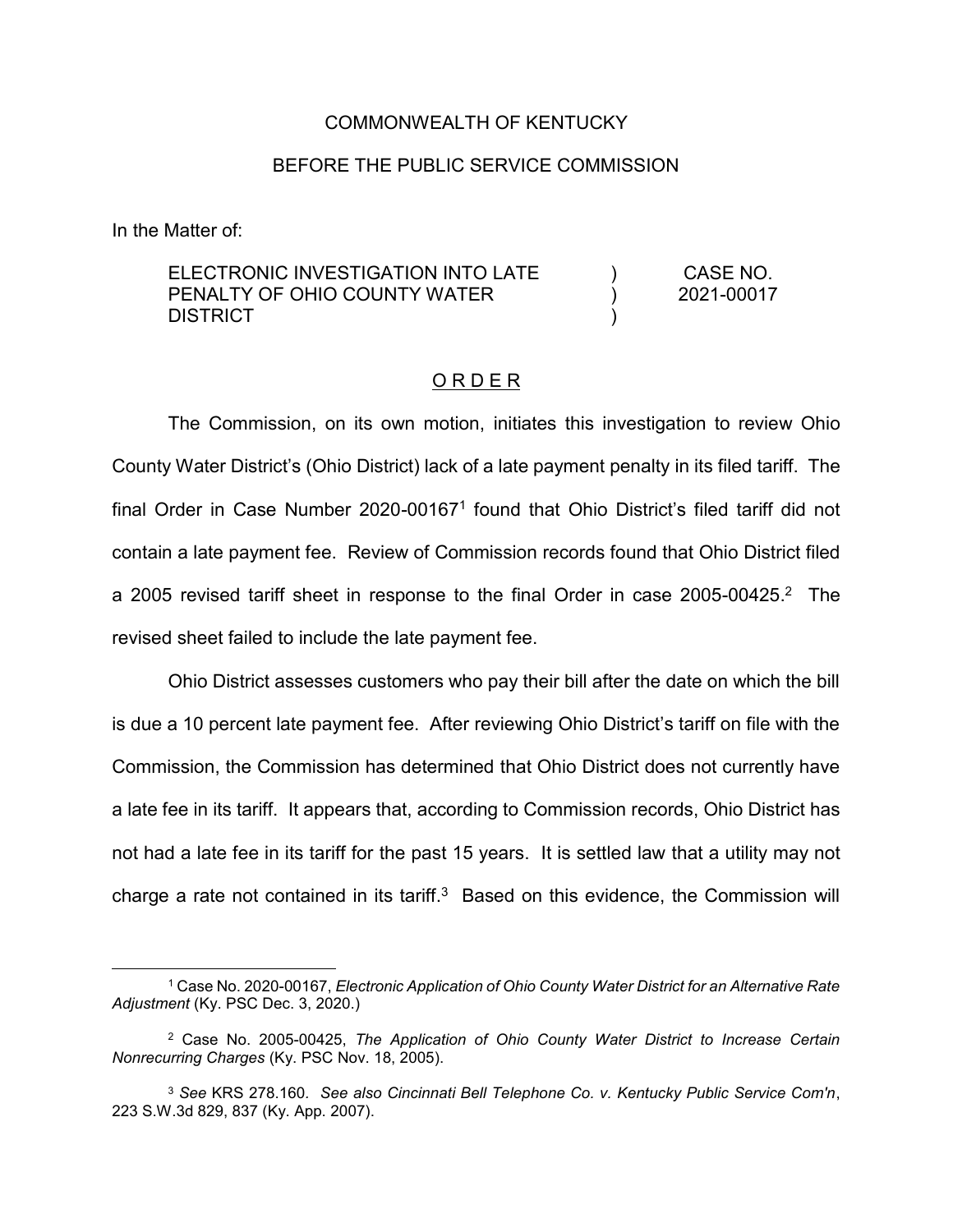initiate a separate investigation to determine if a violation of Commission statutes and regulations has occurred.

The Commission has plenary authority under KRS 278.040 to regulate the rates and services of jurisdictional utilities and to enforce the provisions of KRS Chapter 278.<sup>4</sup> KRS 278.030 requires every utility to furnish "adequate, efficient and reasonable" service. KRS 278.260 permits the Commission, on its own motion, to investigate any act or practice of a utility that affects or is related to the service of a utility. After conducting such an investigation and finding that a practice is unreasonable, unsafe, improper, or inadequate, KRS 278.280(1) further permits the Commission to determine the reasonable, safe, proper, or adequate practice or methods to be observed and to fix same by Order.

IT IS HEREBY ORDERED that:

 $\overline{\phantom{a}}$ 

1. An investigation to review the lack of a late payment penalty in Ohio District's filed tariff is initiated.

<sup>4</sup> *Kentucky Public Service Com'n v. Commonwealth ex rel. Conway*, 324 S.W.3d 373, 383 (Ky. 2010).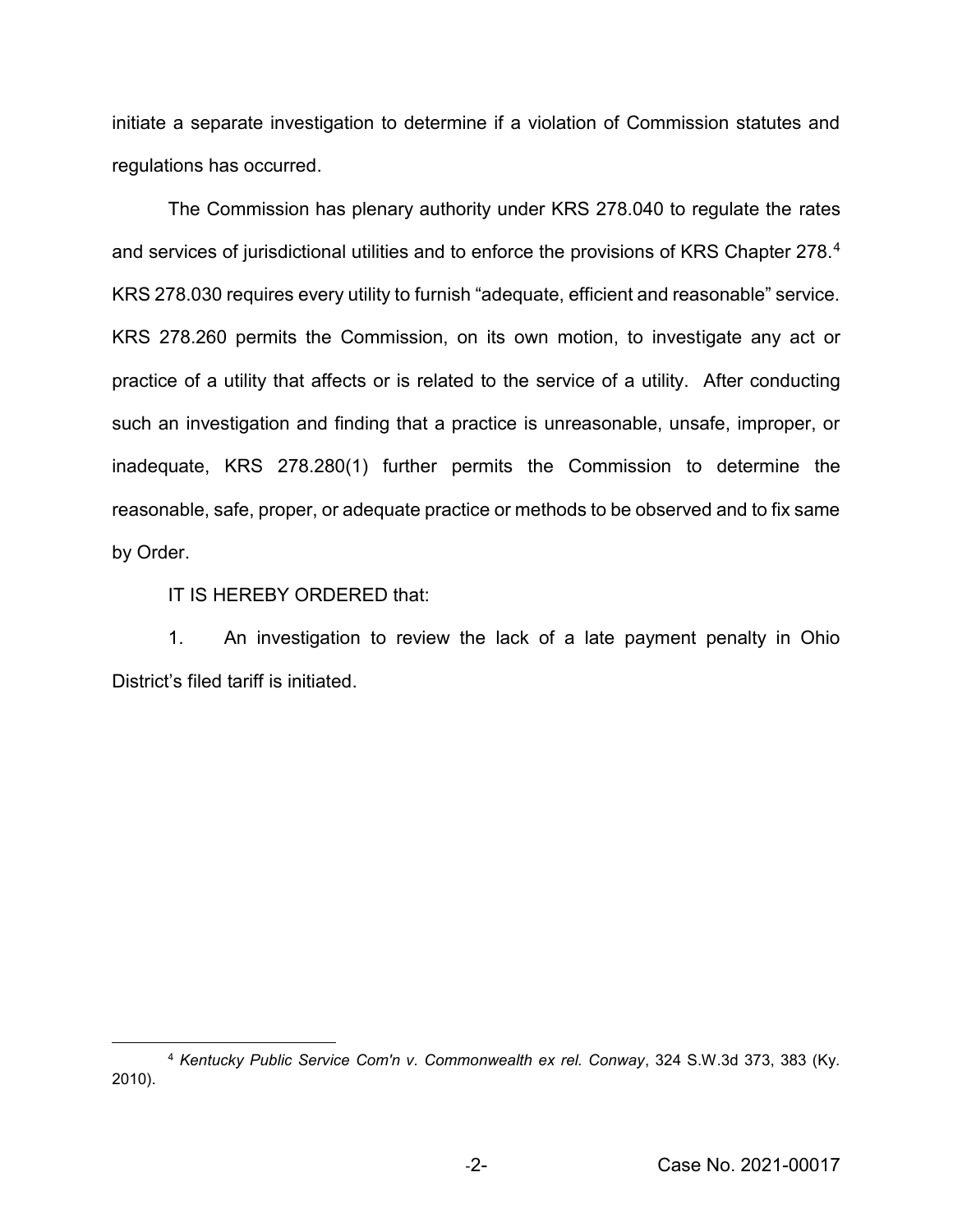By the Commission



ATTEST:

 $^{\prime}$  Sidwell

Executive Director

Case No. 2021-00017